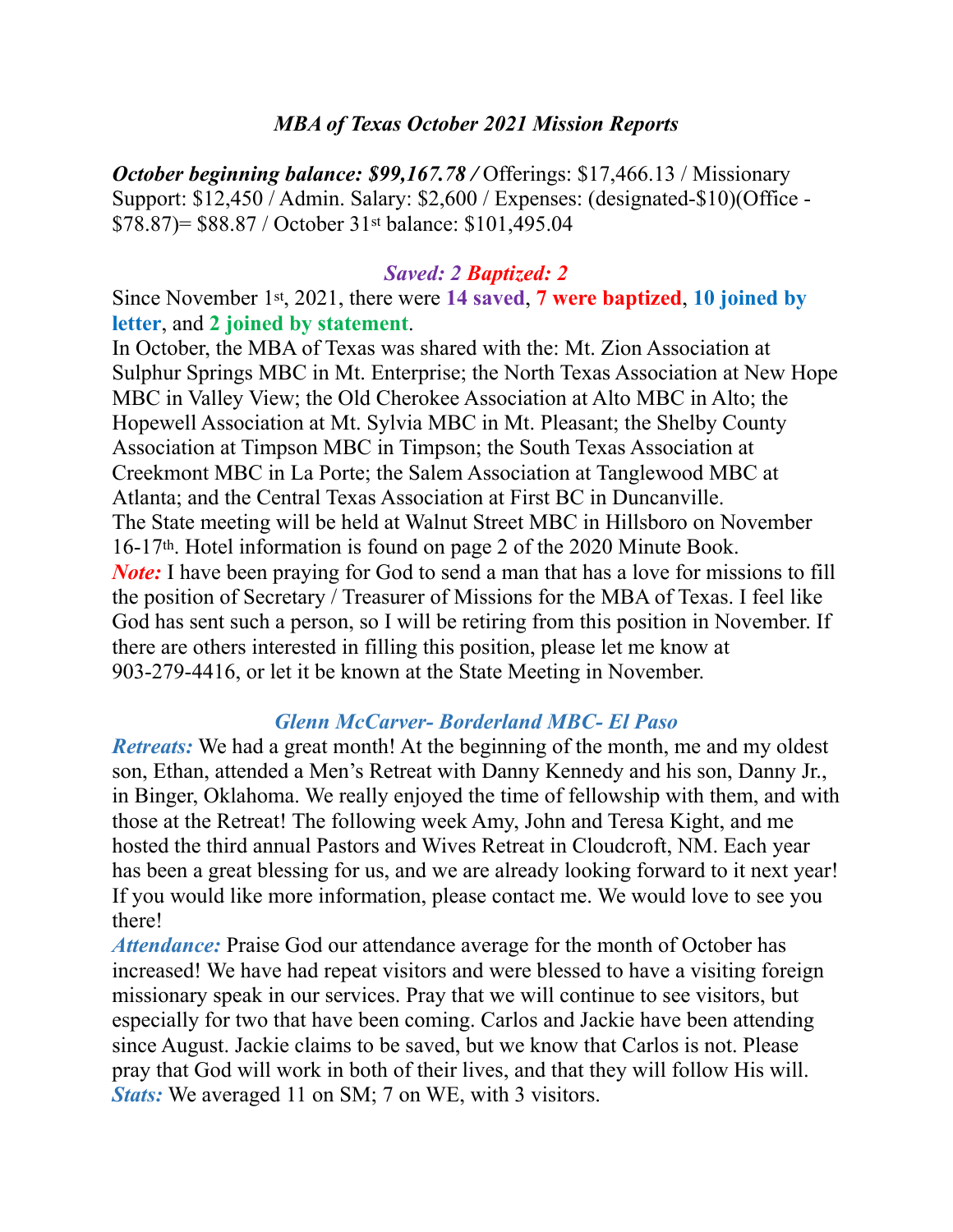*Mexico:* Continue to pray for the church in Juarez that I preach at on Sunday evenings. Pray that they will also follow God's will in sharing the Gospel. More specifically we ask to pray for God's will concerning San Jeronimo, Mexico (outskirts of Juarez) and Palomas, Mexico (border town of Columbus, New Mexico). San Jeronimo is considered to be 100% Catholic, but as far as we know right now, doesn't have ANY church (even Catholic) in the town. Pray for Iglesia Bautista Sembradores de Semillas (Sower of the Seeds Baptist Church) to catch the vision for these two communities!

## *Victor Rice- Shiloh MBC- San Antonio*

*Salvations/Baptisms:* We are so grateful for the Lord blessing Shiloh MBC the last two month with two Baptisms and this month we have two new Brethren that made professions of Salvations during morning services and we baptized 2 weeks later. Both Bro. Joseph and Bro. Mark (biblical names) are from Haven of Hope homeless ministry that we are doing. We are averaging the last 3 weeks with 13 that we pick up Sunday morning. We also are blessed to have one of our brother relocated from the shelter to an apartment. It's a blessing how God is working on our new brethren from the shelter who are actively working by inviting others and supporting the church.

*Stats:* We had **2 saved**, and **2 baptized**. We averaged 22 in SS; 25 in MW; 14 in EW; and 14 on WE. Our offering was \$2,626 with \$250 given to missions and \$1,200 paid on rent. Our building fund is now up to \$5,375, and God is blessing. We attended the Bethlehem Association at Kirbyville MBC, and the Trinity River Association at Victory MBC to share the work and was blessed with the fellowship.

*Retreat:* We were invited to the pastors and wives retreat in Cloudcroft, New Mexico. I was thankful to spend time with my wife and 5 other pastors and wives from the Southwest Association.

# *David Smith- Lifeline BC- Mansfield*

*Robert Baidya:* Lifeline voted to be the sending church for our very first missionary. I have known Robert for about 10 years. We met him in Toronto while ministering there. He is a Bengali citizen as well as a Canadian. He is a member of our church and was ordained by us as well. Please send offerings for his ministry, there is a great need of \$450 per month to keep his Christian School open. *Looking for land:* Please pray for us as we continue to seek out a proper site for our church's 2nd step location. As prices rise substantially in our area we are keeping a constant vigil for the best property for our needs.

*Discipleship & Devotionals:* Presently we are doing 3 one-on-one discipleship studies. We are also conducting devotionals and ministry at two businesses. An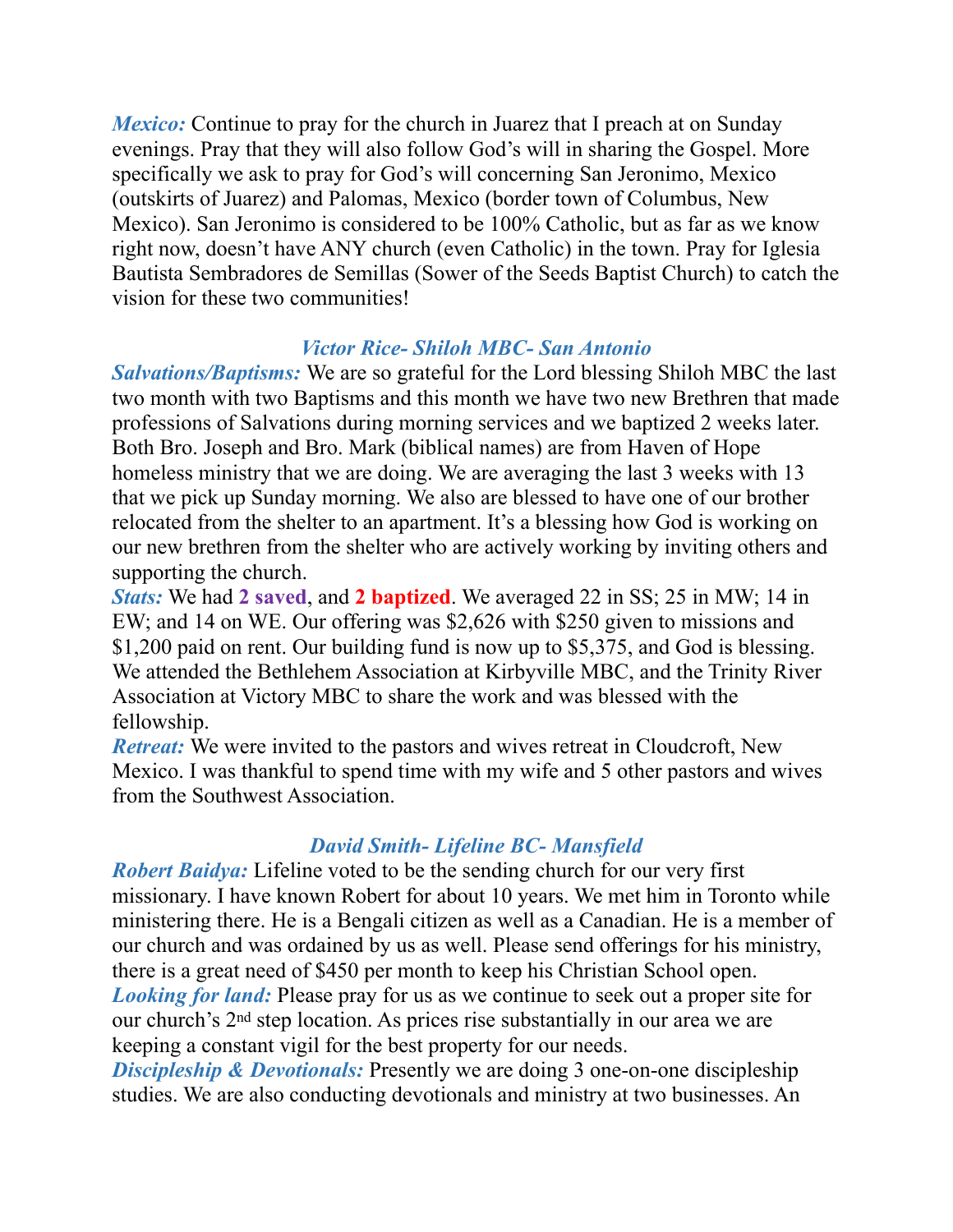automobile dealership and a Tire Shop in Arlington. And two midweek Bible studies. Through these outreaches we are endeavoring to strengthen our church and increase our outreach.

*Stats:* We averaged 23 in MW; and 15 in small groups, with 4 first time guests. Our offering was \$3,555 with \$410 given to missions and \$725 paid on rent. *Muslim Outreach:* We continue to build relationships with our Muslim neighbors. I am in serious discussions and written debates with an 18 year-old young man. He is a very intelligent young man. Please pray for Adal regularly and me too!

## *Larry Watson- Landmark MBC- Rockdale*

*Norm:* October has been a good month! Attendance continues to fluctuate, but that seems to be normal with the times we're in, considering illnesses.

*Visitors:* We were excited to have a young family visit this month. The father and son had previously attended our summer Men & Boys day.

*Stats:* We averaged 13 in SS; 16 in MW, 7 on SE, and 7 on WE. Our offering was \$1,254 with \$145 given to missions.

*Full services:* We also were finally able to resume our second Sunday service, we're excited to have our full service schedule back. Our schedule is now Sunday School 10am, Morning Worship 11am, and we have an afternoon service at 1:30pm. On Wednesday we have our prayer meeting and Bible study at 6:30pm. We began recording our Sunday Morning service so we can send them to those that have been unable to attend in person. We're continuing to pray for you all and we're looking forward to seeing some of you soon.

# *Joe Bozarth- Fellowship BC- Conroe*

*Children's Program:* The mission is working to develop a Children's Program for our church. Everyone in the congregation is working together to develop this program and it's been wonderful to be a part of it and watch the progress as the members come together. Our plan is to have this ready by January 2022. *Stats:* We averaged 19 in SS; 20 in MW; 15 in EW; and 12 in WE. Our offering was \$6,630 with \$688 given to missions and \$3,002 paid on the loan. *Visitors:* We have a visitor that's been coming regularly and is even attending the Ladies Auxiliary now. We look for her to join us soon.

# *Steven Haney- MBSF Director at Texas Tech- Lubbock*

*By Faith:* October went by quickly for us! We spent a couple Sundays speaking at churches as well as attending a Thursday-Sunday Missions Conference at Pleasant Hill MBC in Overton. We had a great time of fellowship there with the churches as well as other missionaries! We thank God every day for the generosity, encouragement, and support from His churches and individuals that keep this work